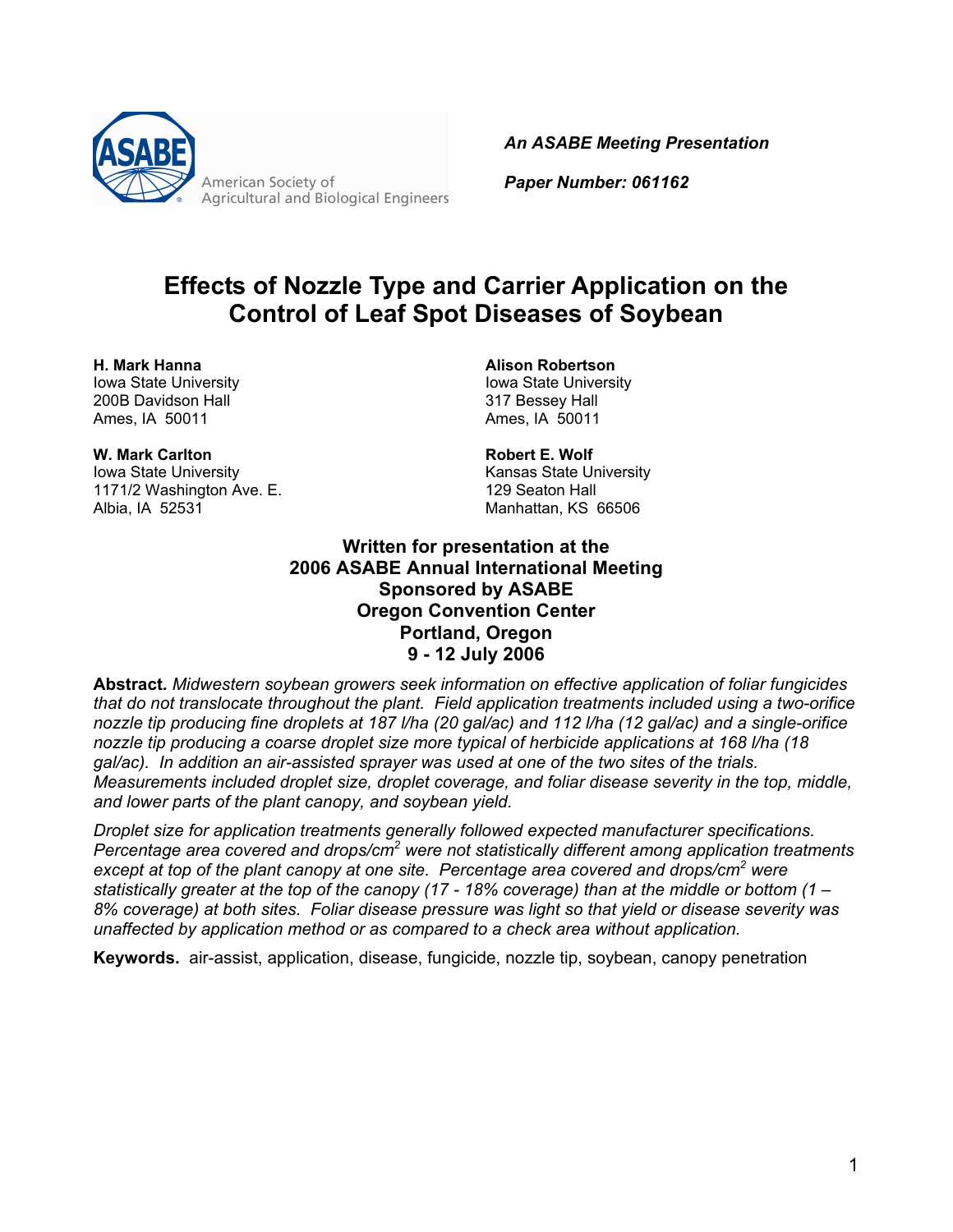# **Effects of Nozzle Type and Carrier Application on the Control of Leaf Spot Diseases of Soybean**

H. Mark Hanna, Alison Robertson, W. Mark Carlton, and Robert E. Wolf<sup>1</sup>

# **Introduction**

Soybeans (*Glycine max L.*) are a major commodity crop grown on over 29 million hectare (72 million acres) in the United States. A large part of the cropland base in Iowa, 5 million hectare (11 to 13 million acres) annually, is devoted to soybean production. Although long term crop yield trends are upward, soybean yield increases have been more stagnant than corn, the common companion rotational crop, causing growers to question factors such as disease that might be slowing yield growth.

In late 2004 Asian Soybean Rust (*Phakopsora pachyrhizi*) was detected in the United States. Because of the potential for yield loss as observed in other countries, grower concern has resulted in increased interest in this and other foliar leaf spot diseases that may be affecting yield. Midwestern U.S. agronomic row-crop growers are generally familiar and experienced with herbicide and insecticide application, but have very limited experiences in field application of fungicides. Growers customarily have existing sprayer equipment set up to apply systemic herbicides with relatively large droplets to reduce drift and carrier application rates of 94 to 143 L/ha (10 to 15 gal/acre) to minimize water transported and maximize the range of application area covered by an individual tank.

Womac et al. (1992) examined characteristics of over-the-top, drop-nozzle, and air-assisted spray application in mature cotton. Increased spray rate (from 47 to 94 L/ha; 5 to 10 gal/acre) predominantly increased deposition and chemical efficacy under most conditions. Howard et al. (1994) measured penetration and deposition of air-assisted sprayers as compared to a conventional over-the-top sprayer in cotton. Although results among sprayers were comparable in the top of the canopy, in the middle of the canopy air-assisted sprayers had increased deposition.

### *Objective*

Because of the scarcity of information on foliar fungicide application techniques to Midwestern U.S. soybeans a field experiment was conducted to determine effects of nozzle type, carrier application, and application technique on droplet deposition within the crop canopy, foliar disease severity, and soybean yield. In particular, it was desired to compare the effects of: a) reduced carrier rate, b) larger droplet size common for herbicide application, and c) air-assisted sprayer with a spray application applying smaller droplet sizes at a greater than normal carrier application rate.

<sup>&</sup>lt;sup>1</sup> H. Mark Hanna, Extension Ag Engineer, Agricultural and Biosystems Engineering Department; Alison Robertson, Assistant Professor, Plant Pathology Department; W. Mark Carlton, Extension Field Crops Specialist, Iowa State University, Ames, IA; and Robert E. Wolf, Associate Professor, Biological and Agricultural Engineering Department, Kansas State University, Manhattan, KS.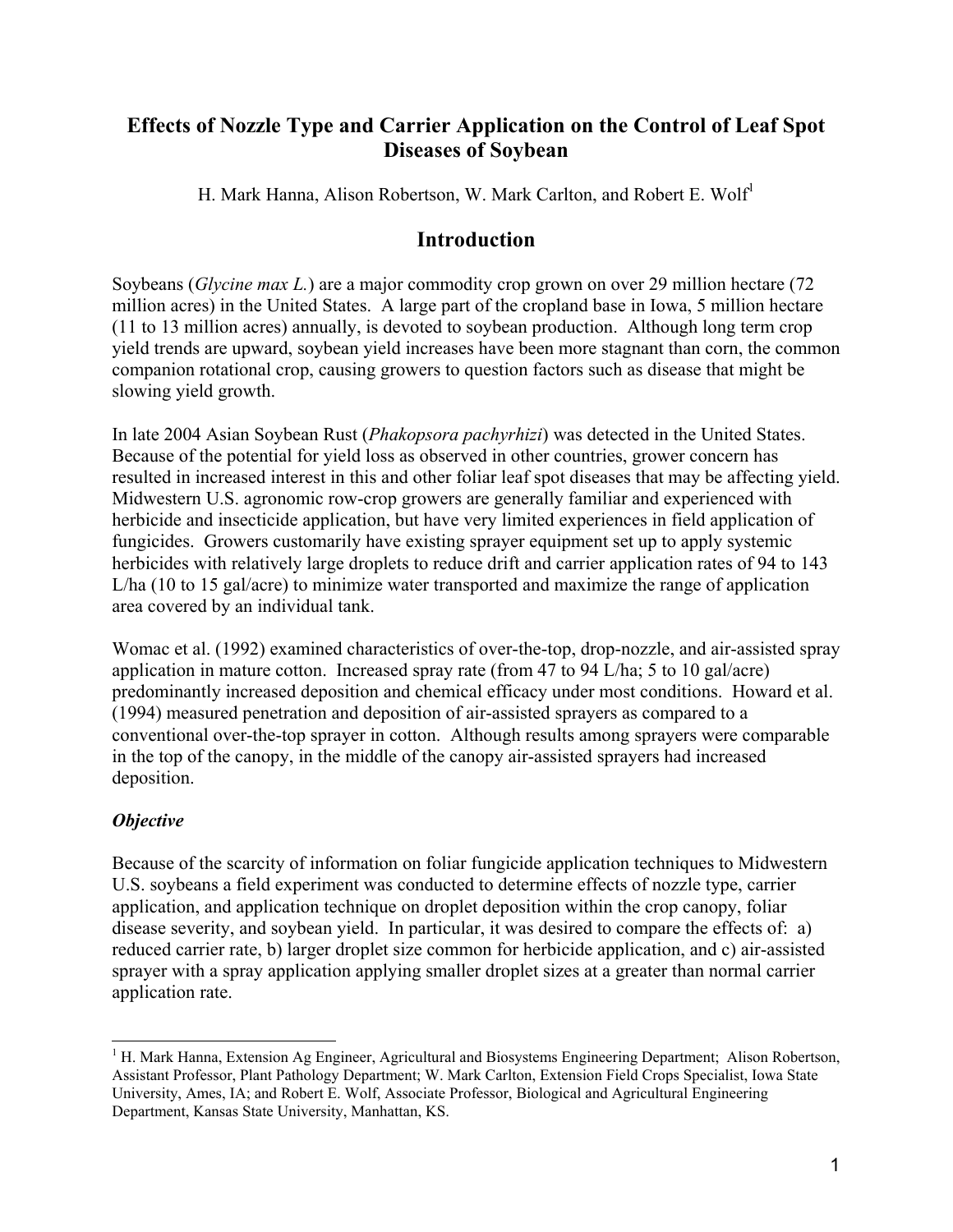## **Methods and materials**

#### *Treatments*

To increase the chance of applying fungicides at a location with foliar disease pressure, experimental plots were conducted at two sites, Iowa State University's Agricultural Engineering and Agronomy Farm near Boone in central Iowa and Iowa State University's McNay Farm near Chariton in south-central Iowa.

Each site had four application treatments and a fifth unsprayed check treatment. Three application treatments were common to both sites. A relatively high 187 L/ha (20 gal/acre) application was made with two-orifice nozzle tips listed by the manufacturer as producing droplets in the larger size of the fine droplet spectrum (ASAE Standards, 2005). A lower application treatment, 112 L/ha (12 gal/acre), used two-orifice nozzle tips listed as also producing droplets in the larger end of the fine droplet spectrum. The third common application treatment used single-orifice nozzle tips commonly used in soybeans for systemic herbicide application (Turbo TeeJet, Spraying Systems, Wheaton, IL). Although the carrier application rate was relatively high (168 L/ha; 18 gal/acre) the droplet spectrum produced as listed by the manufacturer was in the smaller portion of the coarse droplet spectrum.

The fourth application treatment at Boone was an air-assisted application with an air-curtain type sprayer of the high-rate application (187 L/ha (20 gal/acre) with two-orifice nozzle tips). Due to resource limitations in transporting this sprayer, the fourth application treatment at Chariton was instead an application with a newer style Turbo TeeJet Duo nozzle (Spraying Systems, Wheaton, IL). The nozzle consisted of two Turbo TeeJet tips producing a medium droplet spectrum according to the manufacturer while applying a 187 L/ha (20 gal/acre) application. More specific details of each treatment are listed in table one.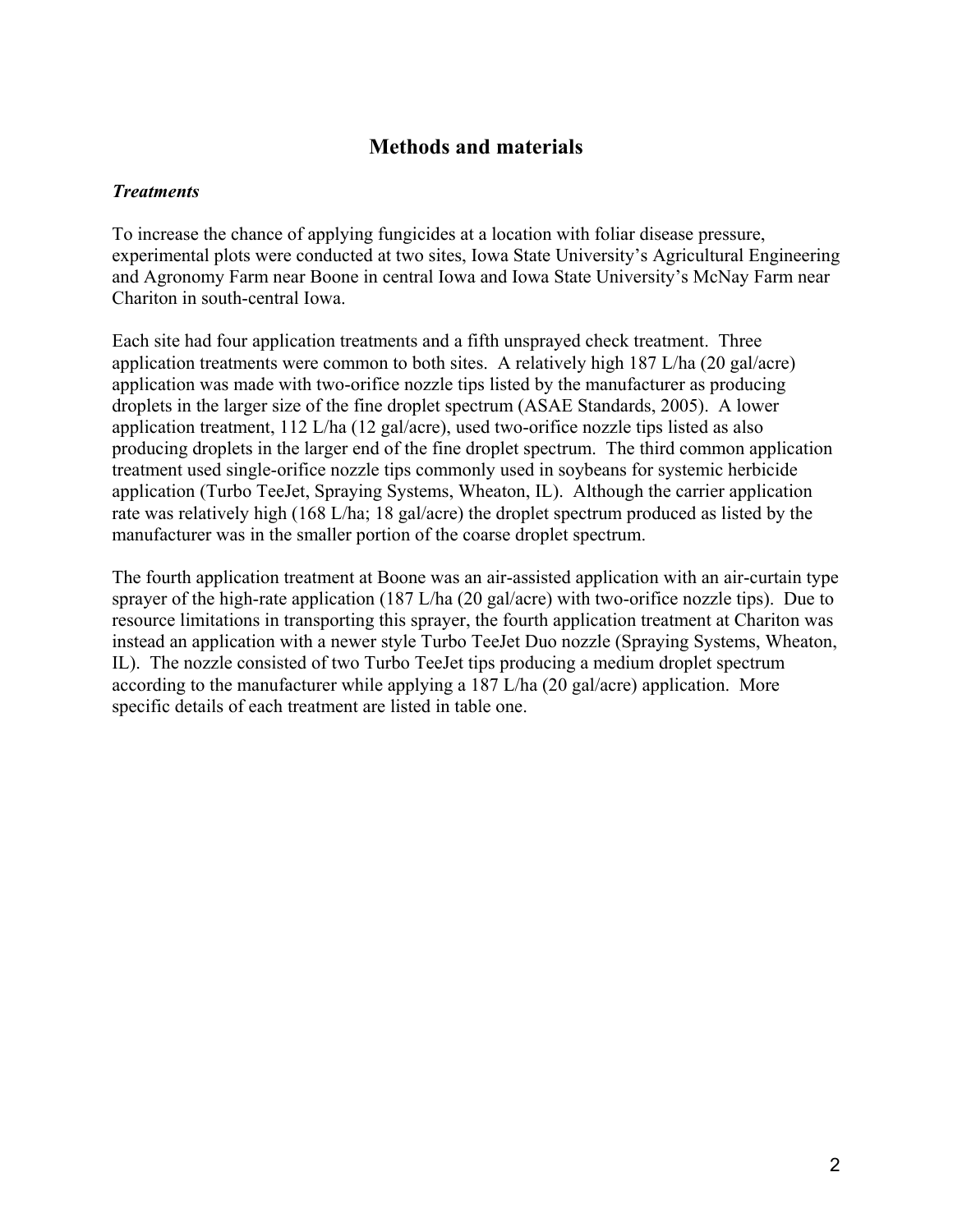| Treatment  |      | Carrier<br>application rate | Nozzle                                     | Pressure |                 | Speed |      | Spray<br>Quality |
|------------|------|-----------------------------|--------------------------------------------|----------|-----------------|-------|------|------------------|
|            | L/ha | gal/acre                    |                                            | kPa      | D <sub>S1</sub> | km/h  | mi/h |                  |
| High-rate  | 187  | 20                          | 2-orifice 8004                             | 276      | 40              | 9.6   | 6.0  | fine             |
| Low-rate   | 112  | 12                          | 2-orifice 8003                             | 207      | 30              | 10.3  | 6.4  | fine             |
| Herbicide- | 168  | 18                          | 1-orifice, Turbo TeeJet 11003              | 276      | 40              | 8.0   | 5.0  | coarse           |
| style      |      |                             |                                            |          |                 |       |      |                  |
| Air-assist | 187  | 20                          | 2-orifice 8004                             | 276      | 40              | 9.6   | 6.0  | fine             |
| Turbo duo  | 187  | 20                          | 2-orifice, Turbo TeeJet Duo 11002 (2 tips) | 276      | 40              | 9.6   | 6.0  | medium           |

Table 1. Application treatments and operating conditions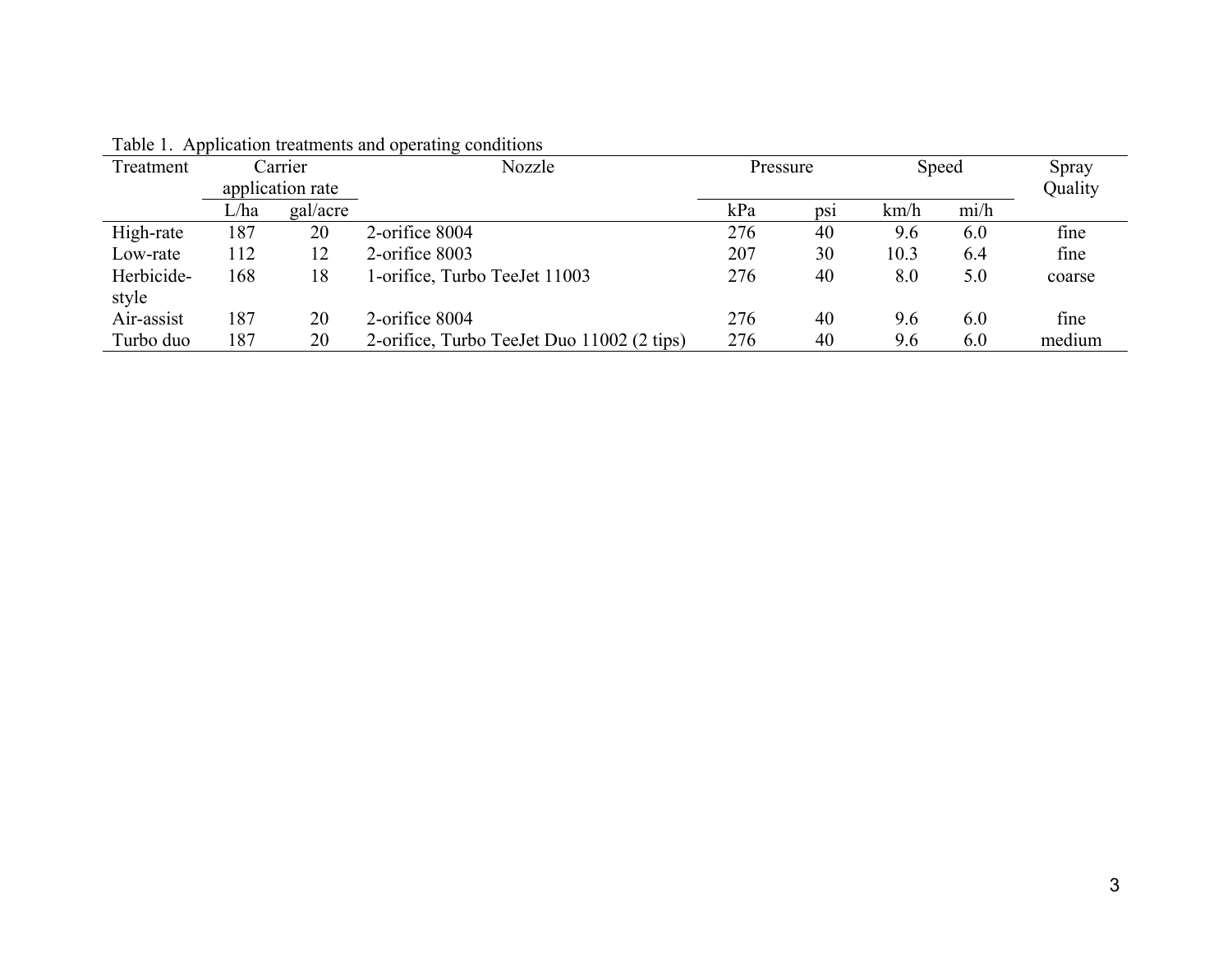At the Boone location a 3-point-mounted sprayer with air-assist was used (Falcon Vortex, Jacto Manufacturing, Pompeia, Brazil) for all application treatments. It had a 14-m (46-ft) boom with control over four boom sections. When the fan operated (only in the air-assist treatment), a curtain of air at speeds up to 100 km/h (62 mi/h) directed nozzle output down into the plant canopy. At the Chariton location an older custom-built research sprayer with a 4.6-m (15-ft) long boom was used. Both sprayers had nozzles placed on 51-cm (20-in.) centers.

#### *Site details, field layout, and measurements*

Soybean row spacing at each site differed and reflected local planting practices. Row spacing at Boone was 76 cm (30 in.) in an east-west orientation and at Chariton was 38 cm (15 in.) in a northsouth orientation. All treatments, including the unsprayed check were replicated in four field blocks at each location. Buffer areas at least one plot width wide were left unsprayed adjacent to each plot to avoid significant spray drift moving between plots. The number of nozzles used was adjusted so that full appropriate nozzle overlap was used across the width of each plot. At Boone individual plots were five rows wide (3.8 m; 12.5 ft) by 35 m (115 ft) long. A side section of the boom was used so that tractor operating the sprayer did not travel through any plot areas. At Chariton, plots were eleven rows wide (4.2 m;13.8 ft) by 61 m (200 ft) long with the sprayer tractor driving down the centerline of each plot.

Measurements included droplet deposition on cards, foliar disease severity present on soybeans, and soybean yield. Measurement areas for deposition and foliar disease were at the bottom, middle, and top of the soybean plant canopy on eight soybean plants evenly spaced along a single measurement row within each plot. The measurement row location was selected to be in the interior of the plot, but not directly adjacent to sprayer tractor wheel traffic or brushed by the tractor chassis.

Because of possible wet conditions within the plant canopy, Kromekote paper (kkp) and dye were used rather than water-sensitive paper. Droplet collection cards (5 cm by 7.6 cm; 2 in. by 3 in.) constructed of Kromekote photographic paper were mounted with paper clips on individual leaf petioles inside the canopy before spraying. Pink sprayer dye (Tracer Hot Pink Foam Dye, Precision Labs, Northbrook, IL) was mixed into the spray solution at a concentration of 0.275%. Approximately one hour after spraying, cards were collected for later analysis. After droplet cards were scanned on a flatbed scanner, software (DropletScan; WRK of Arkansas, Lonoke, AR; and WRK of Oklahoma, Stillwater, OK; Devore Systems, Inc., Manhattan, KS) measured the number of droplets, droplet size, and area covered on each card.

Near each droplet card measurement area, 10 soybean trifoliate leaf samples were collected about two hours before spraying. Leaf samples were again collected near the same measurement sites almost three weeks later. Foliar disease severity (percent leaf area affected) was evaluated on each leaf sample to measure disease level immediately before and about three weeks after spraying. Harvested soybean yield was measured at the end of the season by harvesting interior plot rows. Meteorology measurements (wind speed and direction, dry- and wet-bulb air temperature) were made several times during approximately 1.5 to 2.0 h of spray applications across all treatments at a location.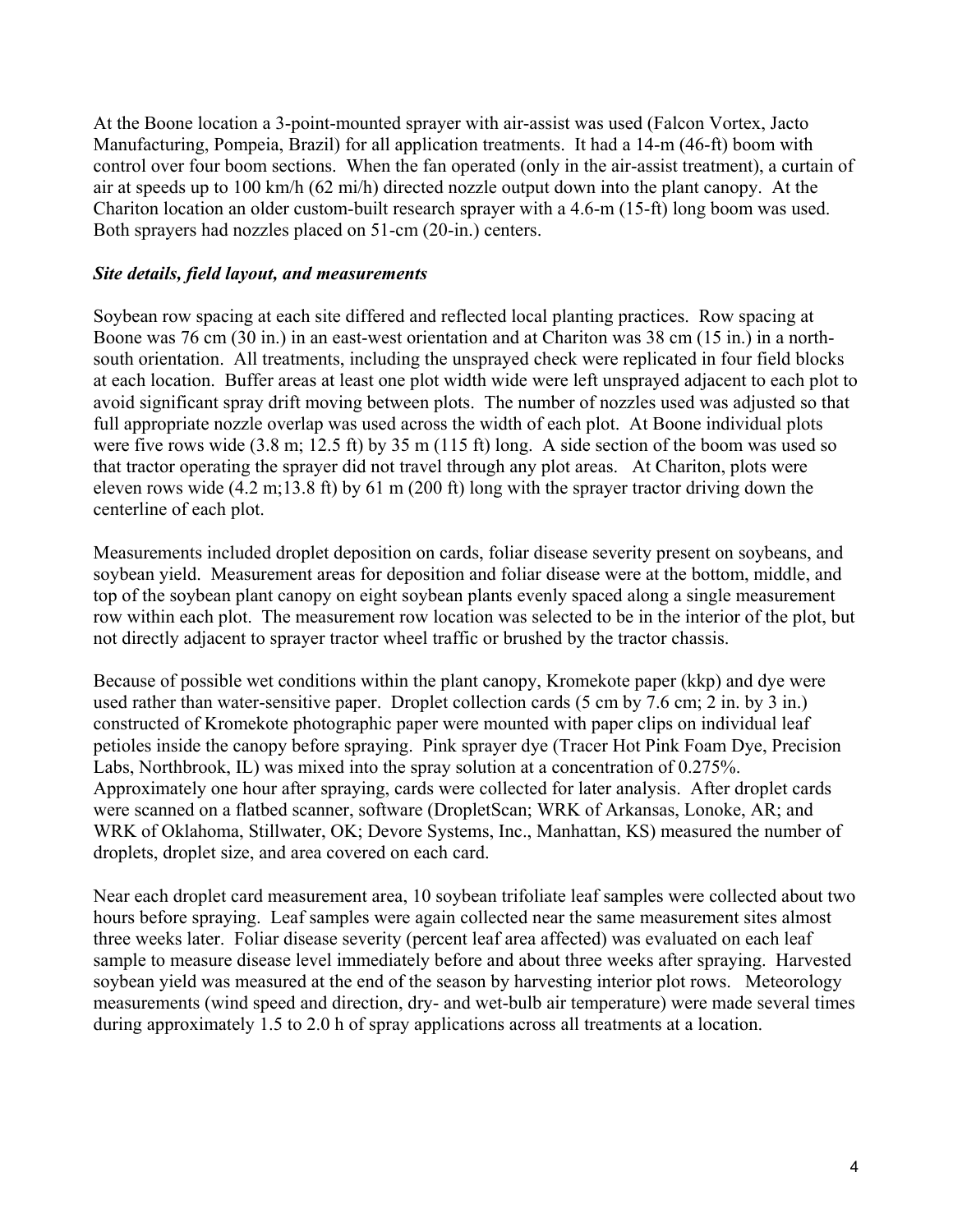Tebuconazole fungicide (Folicur 3.6F, Bayer CropScience, Research Triangle Park, NC) was applied on all spray application treatments at an active ingredient rate of 113 g/ha (1.55 oz a.i./ac or product rate of 0.292 L/ha; 4 oz/ac).

#### *Statistical analysis*

Deposition, foliar disease, and yield data were statistically analyzed in analyses of variance to determine if observed treatment means were statistically different. Differences were measured at a 95% confidence level unless otherwise noted.

## **Results and discussion**

Field conditions at the time of spraying are listed in table 2.

| Table 2. Field conditions during application |               |    |                |                      |                   |             |         |                            |
|----------------------------------------------|---------------|----|----------------|----------------------|-------------------|-------------|---------|----------------------------|
| Location                                     | Date          |    | Air temp.      | Relative<br>humidity | Wind<br>direction | Wind speed  |         | Soybean<br>growth<br>stage |
|                                              |               |    | $^\circ\rm{F}$ | $\%$                 |                   | km/h        | mi/h    |                            |
| Boone                                        | $7 - 27 - 06$ | 24 | 75             | 38                   | <b>NNW</b>        | $4.8 - 9.6$ | $3 - 6$ | early R4                   |
| Chariton                                     | $7-29-06$     | 29 | 85             | 44                   | <b>SSW</b>        | $3.2 - 8.0$ | $2 - 5$ | late R3                    |

Table 2. Field conditions during application

### *Deposition*

Deposition measurements from droplet cards near the bottom of the soybean leaf canopy are shown in table 3. Spray droplet volume diameters are listed for the droplet size below which 10% (VD0.1), 50% (VD0.5), and 90% (VD0.9) of the spray volume was being applied.

At the Boone location, the coarser droplet spectrum produced by nozzles in the herbicide-style treatment produced larger VD0.5 and VD0.9 values as expected. At Chariton, VD0.5 and VD0.9 droplet sizes for the herbicide-style treatment were also larger than the high-rate and low-rate treatments. The Turbo Duo produced a medium droplet spectrum as expected at VD0.5 and VD0.9 but had numerically the largest droplet size at VD0.1. Differences among treatments were statistically significant at a reduced 90% confidence level for VD0.1 measurements.

Variability in values precluded detecting statistical differences in percent area covered or droplet number although the high-rate treatment at Chariton did have a statistically more drops/cm<sup>2</sup> at a reduced confidence level of 90%.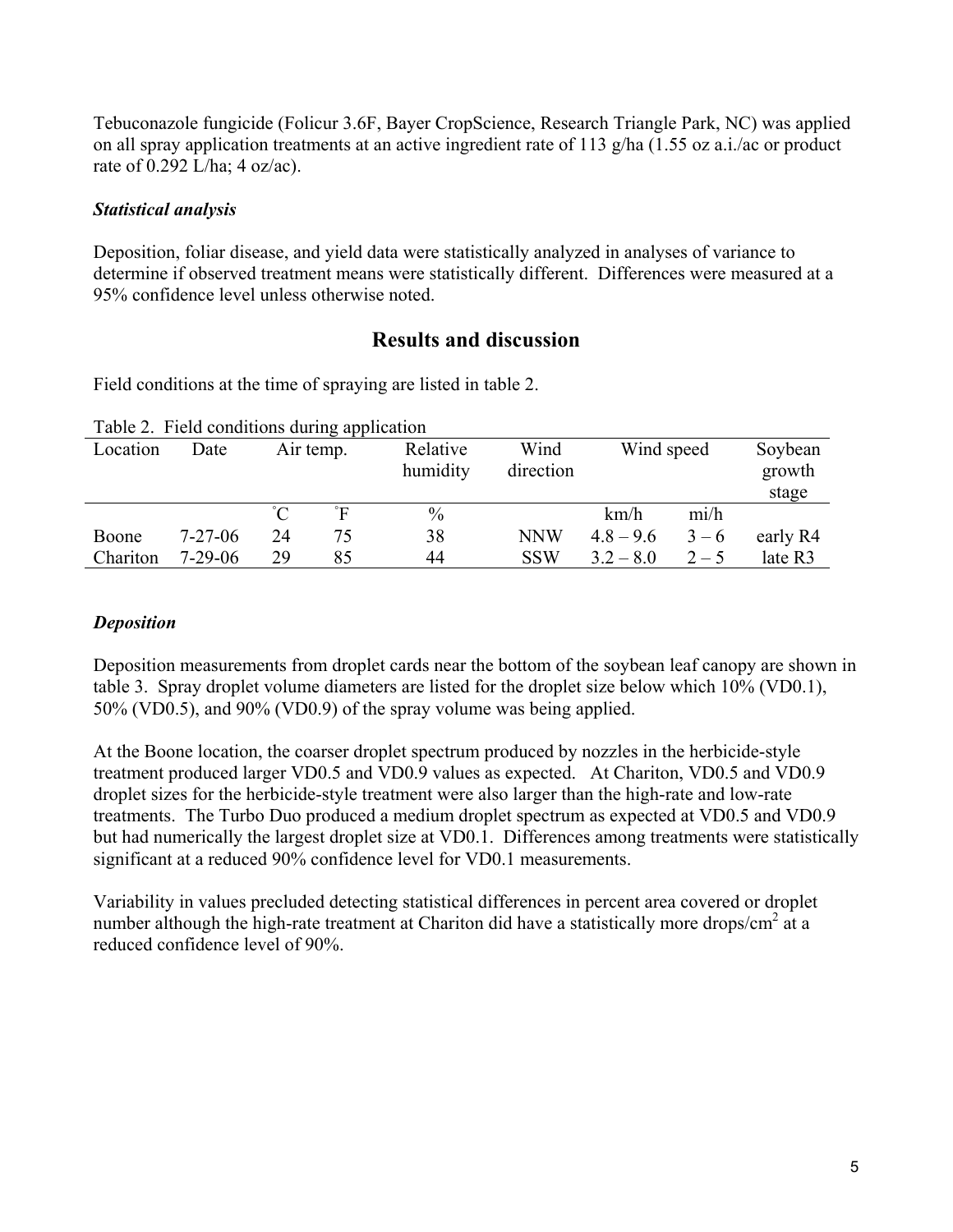|                         |                 | Area                  | r 1<br>Volume diameter, µm |                  |             |  |
|-------------------------|-----------------|-----------------------|----------------------------|------------------|-------------|--|
| Site/treatment          | $\frac{0}{0}$   | Drops/cm <sup>2</sup> | $0.5^{\text{a}}$           | 0.1 <sup>b</sup> | $0.9^\circ$ |  |
| Boone                   |                 |                       |                            |                  |             |  |
| High-rate               | 1.73            | 28.5                  | 225                        | 128              | 379         |  |
| Low-rate                | 0.75            | 13.8                  | 255                        | 120              | 379         |  |
| Herbicide-style         | 1.28            | 15.3                  | 354                        | 143              | 558         |  |
| Air-assist              | 1.10            | 18.3                  | 268                        | 130              | 424         |  |
| $LSD_{\alpha=0.05}^{d}$ | NS <sup>e</sup> | <b>NS</b>             | 79                         | <b>NS</b>        | 51          |  |
| Chariton                |                 |                       |                            |                  |             |  |
| High-rate               | 6.40            | 85.0                  | 307                        | 137              | 497         |  |
| Low-rate                | 1.78            | 31.0                  | 265                        | 125              | 414         |  |
| Herbicide-style         | 3.95            | 41.8                  | 390                        | 152              | 610         |  |
| Turbo duo               | 3.53            | 25.0                  | 350                        | 166              | 527         |  |
| $LSD\alpha=0.05$        | <b>NS</b>       | $10\%$ <sup>t</sup>   | 55                         | 10%              | 47          |  |

Table 3. Droplet measurements from collection cards near bottom of leaf canopy

 $\frac{\text{LSD}_{\alpha=0.05}}{\text{4} \text{Volume} \text{ median diameter; } 50\% \text{ of spray volume is contained in droplets smaller than this size}}$  $b$ VD0.1; 10% of spray volume is contained in droplets smaller than this size

 $\rm ^{c}VDO.9$ ; 90% of spray volume is contained in droplets smaller than this size

<sup>d</sup>Least significant difference at 95% confidence level for a card position at a specific location e No significant difference

f Differences not significant at 95% confidence level, but are significant at reduced 90% confidence level

Deposition measurements in the middle of the leaf canopy are shown in table 4. At Boone, for the herbicide-style treatment VD0.5 was larger than for the low-rate treatment and VD0.9 was larger than all other spray treatments. At Chariton, both VD0.5 and VD0.9 were largest for the herbicide-style treatment and the medium droplet spectrum of Turbo duo treatment had larger values than the lowrate treatment. VD0.1 (at Chariton) of both the herbicide-style and Turbo duo treatments was larger than that of finer droplet spectrum produced in the low- and high-rate treatments. No statistically significant differences were detected in percent area covered or drops/cm<sup>2</sup>.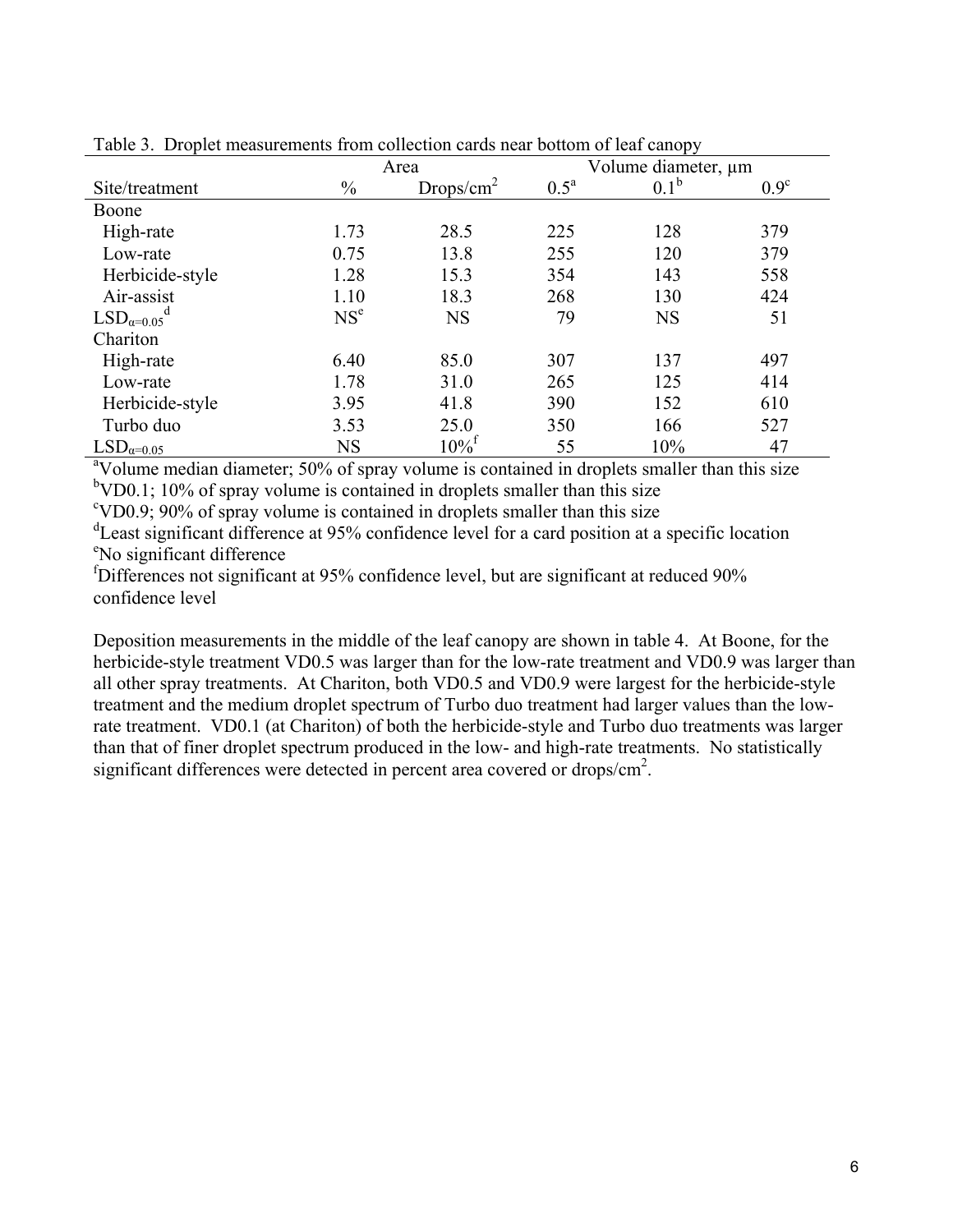|                         |                 | Area                  | Volume diameter, µm |                   |                |  |
|-------------------------|-----------------|-----------------------|---------------------|-------------------|----------------|--|
| Site/treatment          | $\frac{0}{0}$   | Drops/cm <sup>2</sup> | $0.5^a$             | 0.1 <sup>b</sup>  | $0.9^\text{c}$ |  |
| Boone                   |                 |                       |                     |                   |                |  |
| High-rate               | 6.48            | 68.5                  | 317                 | 145               | 483            |  |
| Low-rate                | 3.73            | 54.0                  | 250                 | 132               | 401            |  |
| Herbicide-style         | 4.85            | 40.5                  | 378                 | 153               | 604            |  |
| Air-assist              | 7.75            | 72.5                  | 321                 | 168               | 483            |  |
| $LSD_{\alpha=0.05}^{d}$ | NS <sup>e</sup> | <b>NS</b>             | 70                  | $10\%^{\text{f}}$ | 88             |  |
| Chariton                |                 |                       |                     |                   |                |  |
| High-rate               | 8.13            | 91.5                  | 335                 | 150               | 531            |  |
| Low-rate                | 4.25            | 56.0                  | 302                 | 143               | 464            |  |
| Herbicide-style         | 10.65           | 69.3                  | 461                 | 198               | 708            |  |
| Turbo duo               | 7.75            | 56.0                  | 375                 | 180               | 551            |  |
| $LSD\alpha=0.05$        | <b>NS</b>       | <b>NS</b>             | 57                  | 30                | 82             |  |

Table 4. Droplet measurements from collection cards near middle of leaf canopy

 $\frac{\text{LSD}_{\alpha=0.05}}{\text{a} \cdot \text{Volume}}$  median diameter; 50% of spray volume is contained in droplets smaller than this size  $b$ VD0.1; 10% of spray volume is contained in droplets smaller than this size

 $\rm ^{c}VDO.9$ ; 90% of spray volume is contained in droplets smaller than this size

<sup>d</sup>Least significant difference at 95% confidence level for a card position at a specific location e No significant difference

f Differences not significant at 95% confidence level, but are significant at reduced 90% confidence level

Deposition values at the top of the leaf canopy are shown in table 5. At the Boone site, both VD0.5 and VD0.9 values were greatest for the herbicide-style treatment, intermediate for the high-rate and air-assist treatments, least for the low-rate treatment. VD0.1 values were greatest for the herbicidestyle and air-assist treatments, intermediate for the high-rate treatment and least for the low-rate treatment. The air-assist and high-rate treatments had more drops/ $\text{cm}^2$  and greater area covered than low-rate and herbicide-style treatments.

At the Chariton site, VD0.5 for the herbicide-style treatment was greater than for the low- and highrate treatments. Differences among treatments were statistically significant at a reduced 90% confidence level for VD0.9 measurements.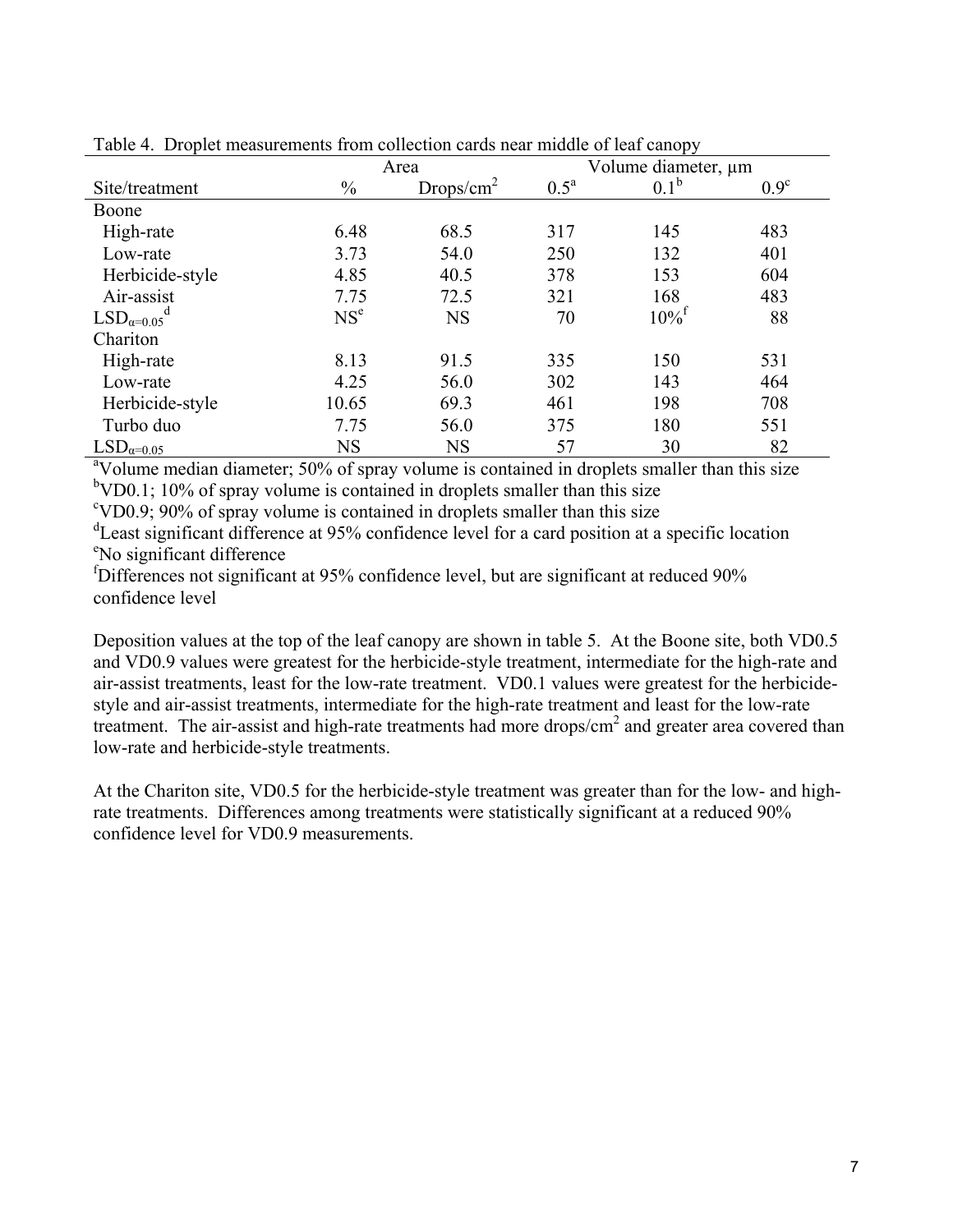|                                  |                 | Area        | Volume diameter, µm |                  |                     |  |
|----------------------------------|-----------------|-------------|---------------------|------------------|---------------------|--|
| Site/treatment                   | $\frac{0}{0}$   | $Drop/cm^2$ | $0.5^a$             | 0.1 <sup>b</sup> | $0.9^\text{c}$      |  |
| Boone                            |                 |             |                     |                  |                     |  |
| High-rate                        | 21.18           | 156.3       | 395                 | 181              | 637                 |  |
| Low-rate                         | 9.53            | 115.5       | 302                 | 147              | 460                 |  |
| Herbicide-style                  | 16.68           | 86.5        | 470                 | 200              | 710                 |  |
| Air-assist                       | 24.23           | 148.8       | 394                 | 202              | 594                 |  |
| $LSD_{\alpha=0.05}$ <sup>d</sup> | 4.52            | 32.7        | 32                  | 16               | 66                  |  |
| McNay                            |                 |             |                     |                  |                     |  |
| High-rate                        | 18.23           | 155.0       | 445                 | 205              | 725                 |  |
| Low-rate                         | 14.65           | 100.3       | 400                 | 192              | 634                 |  |
| Herbicide-style                  | 20.25           | 90.0        | 530                 | 228              | 806                 |  |
| Turbo duo                        | 12.90           | 62.3        | 472                 | 234              | 691                 |  |
| $LSD_{\alpha=0.05}$              | NS <sup>e</sup> | <b>NS</b>   | 84                  | <b>NS</b>        | $10\%$ <sup>t</sup> |  |

Table 5. Droplet measurements from collection cards near top of leaf canopy

<sup>a</sup>Volume median diameter; 50% of spray volume is contained in droplets smaller than this size  $b$ VD0.1; 10% of spray volume is contained in droplets smaller than this size

 $\rm ^{c}VDO.9$ ; 90% of spray volume is contained in droplets smaller than this size

<sup>d</sup>Least significant difference at 95% confidence level for a card position at a specific location e No significant difference

f Differences not significant at 95% confidence level, but are significant at reduced 90% confidence level

Regarding deposition, VD0.5 and VD0.9 values for application treatments generally followed expected manufacturer suggested rankings from coarse to medium to fine droplet sizes. Expected ranking was less apparent for VD0.1 values. Percentage area covered and drops/cm<sup>2</sup> were not statistically different except at top of the plant canopy at the Boone site where air-assist and high-rate applications had greater coverage.

In a separate analysis, all data was pooled (i.e., all three canopy locations) within each site. Percentage area covered and drops/ $\text{cm}^2$  were statistically greater at the top of the canopy than at the middle or bottom at both sites. Mean top coverage was 18% at Boone and 17% at Chariton, but ranged from 1 to 8% mean coverage at the bottom or middle canopy positions depending on site and canopy position. At the Boone site percentage area covered and drops/cm<sup>2</sup> were statistically greater at the middle than at the bottom of the canopy.

### *Efficacy of application treatments and yield*

Leaf disease severity immediately before fungicide applications and almost three weeks after application are shown in table 6. Dry environmental conditions during the period were not conducive for the development of soybean foliar diseases. Although brown spot (*Septoria glycines*) and frogeye leaf spot (*Cercospora sojina*) were present at both sites, low disease pressure precluded detecting any differences among application treatments or with the unsprayed check. Perhaps because disease pressure among treatments was low, harvested soybean yields were also statistically equivalent across all application treatments and the unsprayed check (table 7).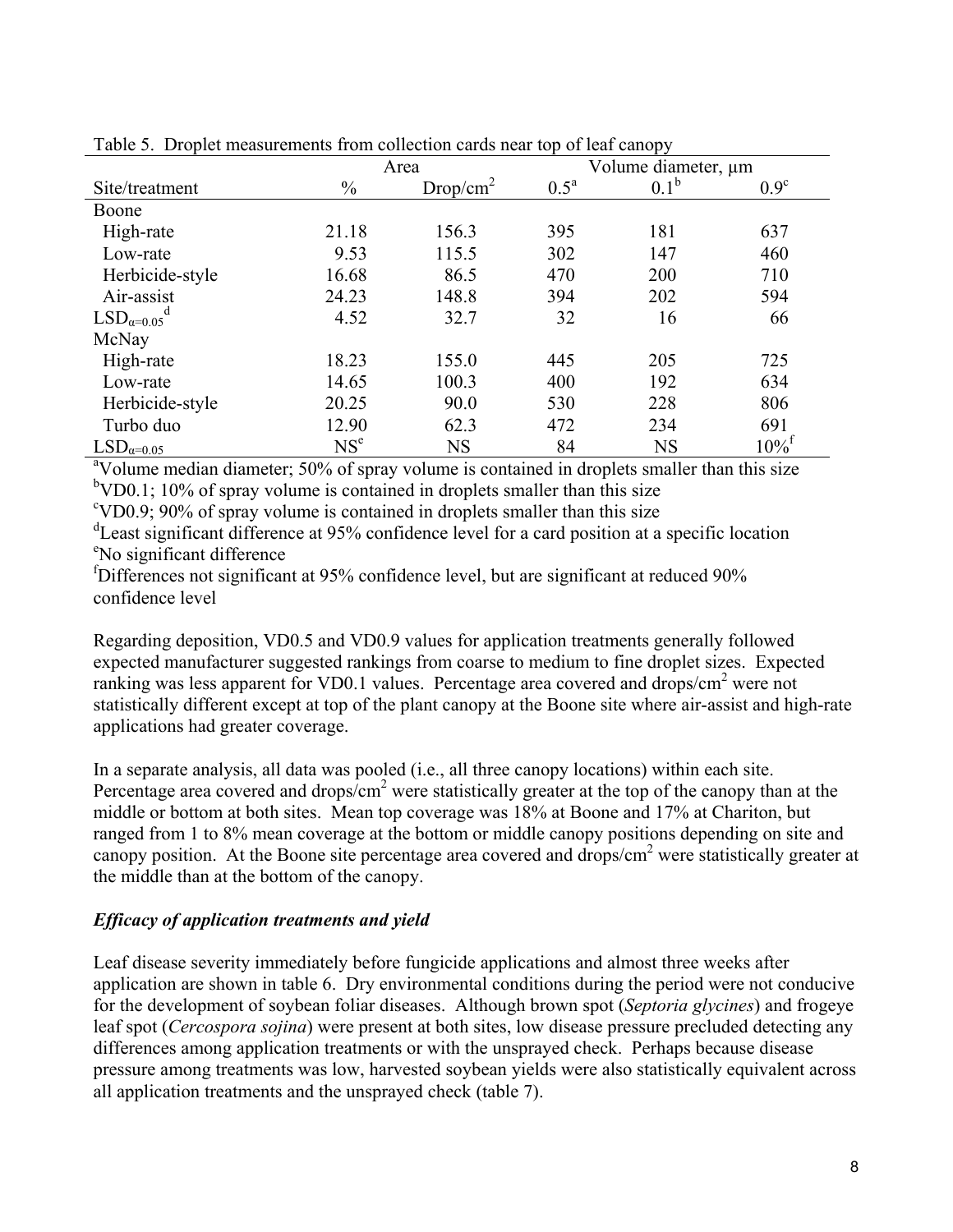|                                                             |                 | Before spraying |           |               | After spraying |           |
|-------------------------------------------------------------|-----------------|-----------------|-----------|---------------|----------------|-----------|
| Site/treatment                                              | <b>Bottom</b>   | Middle          | Top       | <b>Bottom</b> | Middle         | Top       |
| Boone                                                       |                 |                 |           |               |                |           |
| High-rate                                                   | 0.97            | 0.05            | 0.00      | 0.58          | 0.00           | 0.00      |
| Low-rate                                                    | 1.28            | 0.16            | 0.02      | 0.64          | 0.00           | 0.00      |
| Herbicide-style                                             | 0.75            | 0.00            | 0.00      | 0.61          | 0.23           | 0.00      |
| Air-assist                                                  | 0.77            | 0.09            | 0.00      | 0.81          | 0.03           | 0.00      |
| No spray                                                    | 1.05            | 0.06            | 0.02      | 0.75          | 0.41           | 0.00      |
| $LSD_{\alpha=0.05}$                                         | NS <sup>c</sup> | <b>NS</b>       | <b>NS</b> | <b>NS</b>     | <b>NS</b>      | <b>NS</b> |
| McNay                                                       |                 |                 |           |               |                |           |
| High-rate                                                   | 0.78            | 0.20            | 0.02      | 0.92          | 0.19           | 0.00      |
| Low-rate                                                    | 0.97            | 0.17            | 0.03      | 0.64          | 0.13           | 0.00      |
| Herbicide-style                                             | 1.03            | 0.16            | 0.00      | 0.58          | 0.09           | 0.05      |
| Turbo duo                                                   | 0.50            | 0.27            | 0.00      | 0.84          | 0.14           | 0.00      |
| No spray                                                    | 0.66            | 0.33            | 0.00      | 0.69          | 0.09           | 0.00      |
| $LSD\alpha=0.05$                                            | <b>NS</b>       | <b>NS</b>       | <b>NS</b> | <b>NS</b>     | <b>NS</b>      | <b>NS</b> |
| $a_{\rm C\alpha\gamma\alpha\gamma\gamma\gamma\gamma\alpha}$ |                 |                 |           |               |                |           |

Table 6. Soybean leaf disease severity in bottom, middle, and top of leaf canopy before and after spraying<sup>a</sup>

<sup>a</sup>Severity scale:

 $0 = no$  disease

 $0.5$  = few spots

 $1 = 15\%$  of leaf area with disease

 $2 = 15 - 24\%$  leaf area with disease

<sup>b</sup>Least significant difference at 95% confidence level for a leaf position at a specific location c Differences are not statistically significant

| Table 7. Soybean yields (adjusted to 13%) and moisture content at harvest for fungicide |  |  |  |
|-----------------------------------------------------------------------------------------|--|--|--|
| application treatments                                                                  |  |  |  |

| Location/treatment      | Yield, bu/ac                                                                                                 | Moisture content, % |
|-------------------------|--------------------------------------------------------------------------------------------------------------|---------------------|
| Boone                   |                                                                                                              |                     |
| High-rate               | 64.9                                                                                                         | 13.1                |
| Low-rate                | 61.2                                                                                                         | 12.9                |
| Herbicide-style         | 62.4                                                                                                         | 12.9                |
| Air-assist              | 62.8                                                                                                         | 12.9                |
| No spray                | 62.7                                                                                                         | 12.9                |
| $LSD_{\alpha=0.05}^{a}$ | $NS^b$                                                                                                       | <b>NS</b>           |
| McNay                   |                                                                                                              |                     |
| High-rate               | 49.2                                                                                                         | 15.0                |
| Low-rate                | 45.0                                                                                                         | 14.8                |
| Herbicide-style         | 48.5                                                                                                         | 15.4                |
| Turbo duo               | 46.3                                                                                                         | 15.2                |
| No spray                | 43.5                                                                                                         | 14.8                |
| $LSD_{\alpha=0.05}$     | <b>NS</b>                                                                                                    | <b>NS</b>           |
|                         | <sup>a</sup> Least significant difference at 95% confidence level for a leaf position at a specific location |                     |

b<sub>Differences</sub> are not statistically significant